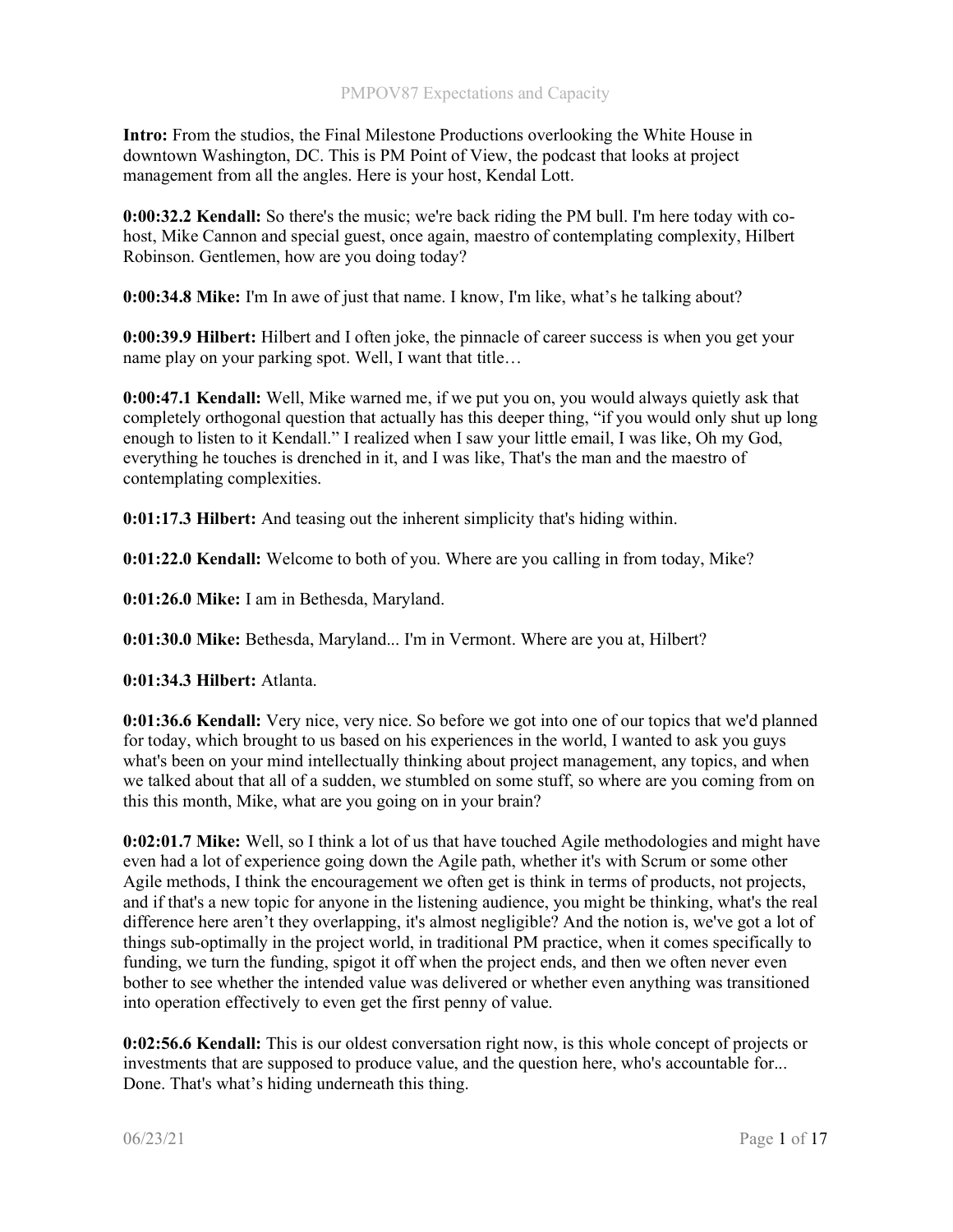0:03:08.6 Mike: Yeah, or I might say, who's accountable to make sure we've transitioned effectively from the investment phase to the return on investment phase, and so part of the debate that seems resolved, and I might even agree it's mostly resolved, is take a product life cycle point of view when it comes to funding, because so many bad things happen when you pull the rug out from under things... Right when the payback period is supposed to start... Right, and maybe even six months down the road and a year down the road and whatever. But then the other side of that is, Okay. Let's make deliberate decisions on how to... On weather and how to keep investing. So again, if the classic Agile Scrum example is we have something very minimal, minimum viable product put into production, if it's some software product, it does exactly three things, presumably those three things are interesting enough for customers to pay attention and start using it, and then of course, we want to put a fourth thing and a fifth thing, and a tenth thing and a 20th thing to get more and more value, and that's fine if that's deliberate. What I don't think is a great practice is just letting the team that we're paying for iterate endlessly on stuff, and I think sometimes even the product owner in that role, says, Well, my job is to figure out what the next future should be and prioritize, which one should come first and then get the team working on it, and the question of, Well, is this even smart to continue investing it... Should we stop investing further and just go into pure operational mode and payback period and maybe re-deploy these resources to the next project or a product? And I think that's the part that's often missed.

0:05:00.9 Kendall: Well, it's interesting 'cause that's actually kind of supposed to be the definition in Agile, right, is you turn over a product that's ready to go, so it's almost the fact that they're turning over something and then also implicitly starting again, is the problem.

0:05:14.2 Mike: Yeah. And at the end, if you're measuring... If you have any discipline at all about how to measure payback, right, return on your investments, whether you're in a for-profit environment or in the public sector or non-profit worlds, you have to have some way to measure that, so you know when... Ongoing investment in the current thing really is the smarter decision, then letting that live out its life cycle and beginning to introduce something new.

0:05:41.5 Kendall: Is this a PM versus product perspective or an agile versus product perspective?

0:05:46.6 Mike: I fundamentally see it as just this whole product versus projects debate long before Agile was invented. So, in my mind, I love to use the following example, if you allow guys... If you take yourself back 150 years and look at how a shoe cobbler, went about their trade, they would look a lot like how we currently define projects.

0:06:13.2 Kendall: We need our way back music here first. You're telling me a cobbler is like building some project management to modern project.

0:06:22.6 Mike: I would say a customer walks in with the unique set of requirements, maybe some budget constraints, probably some sort of desired timeline when they'd like their shoes, and has a conversation with the cobbler about, Can you get this next week... Oh no, well, I definitely need it before the wedding in two weeks or whatever... Oh, well, that we might have to expedite that... That might cost you more. Oh, I don't know if I can afford that. And somehow we either get to a resolution there or we don't... And let's assume we do. And the cobbler goes through, and if they're a master of their craft, they take all these custom requirements and the shoe leather is a little thicker this week and a little thinner than last week, and whatever, and we work through with these more or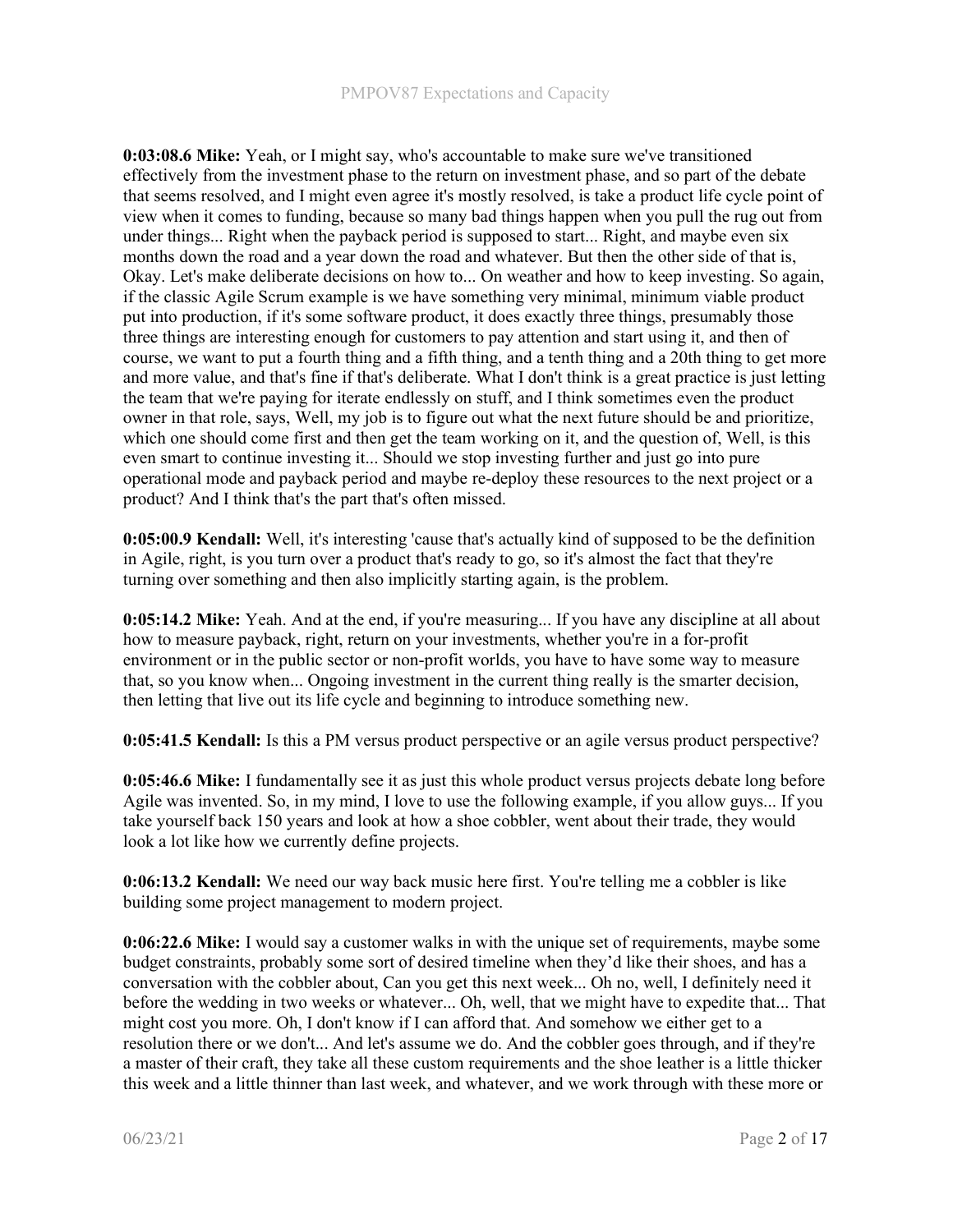less unique, this unique process, but similar to ones we've done many, many times because that's why we can call ourselves masters of our craft, right. And we turn out of pair shoes, and we might do some number of pairs of shoes per week, per month, per year, and that is some... If you multiply how many parts be produced by the price we charge, that's the throughput. Of course, today, there actually are still cobblers, I actually hired one a couple of years ago through a former colleague of ours, Kendall, who got some cobblers based in... Guatemala. With great shoes, if you wanna pay a few hundred bucks, but the majority of our shoes are produced in shoe factories is... So what changed?

0:07:58.6 Mike: Nobody really talks about producing shoes as projects anymore, we talk about it as an operation, like a factory operation, a manufacturing operation, "run the line". And so, you might say, Well, that's a very product-centric way to do it, we're not doing projects anymore, we're just turning out as many products as possible as... As possible. But from the customer's point of view, what does it matter? Product versus project, I don't care. Am I getting my shoes the way I want... Do they fit? Am I paying the right price? Are they available when I want them? And it's the same stuff we were negotiating with a cobbler 150 years ago. And that's a definition of value, so that's why I say, I don't think that the core of the debate has changed, I think the way we think about it has...

0:08:46.9 Kendall: In both cases, their products, I think the one thing has also changed, but I don't think it speaks to this debate is when I spoke with the cobbler, I got something bespoke for me, and actually what we do for things that are commoditized now is we make our feet fit the shoes. In a way of us, how many of us have four different shoe sizes depending on the type of shoe or company, right. I'm running between 10 and a half and 12... Well.

0:09:12.2 Mike: My left foot slightly bigger than my right foot or whatever, I got it now.

0:09:15.5 Kendall: So that may not speak directly to this problem, but your sense though is, is that it was about turning something over for value, and then that's when we moved away from project management right,

0:09:24.5 Mike: And the fact that there still is an investment period and a payback period, it's just that the investment period as gotten much shorter, which indeed is what we wanna do as project managers, right. Wanna turn more and more of our projects into factories, Alright, wanna make things simpler, more standardized, higher volume, higher throughput, lower cost, more predictable, more reliable, all those things. But the fact is, they're still an investment period in running the shoe factory. It might only be an hour long, but it's there, and of course, it's the bigger investment early on of building the darn factory.

0:10:02.5 Hilbert: And that's a project for sure.

0:10:02.5 Kendall: So Hilbert, contemplate the complexity underneath what he's saying here, I'm counting on you here, man.

0:10:13.5 Hilbert: I don't perform under pressure that well... Well, it's in my nature to contemplate rather than and just jumping on things like that, but I think there is something you're similarly relevant and a slightly shifting, you're going back to your one question about What's on top of mind and what's in my mind right now is this question or age or question of the system versus the sum of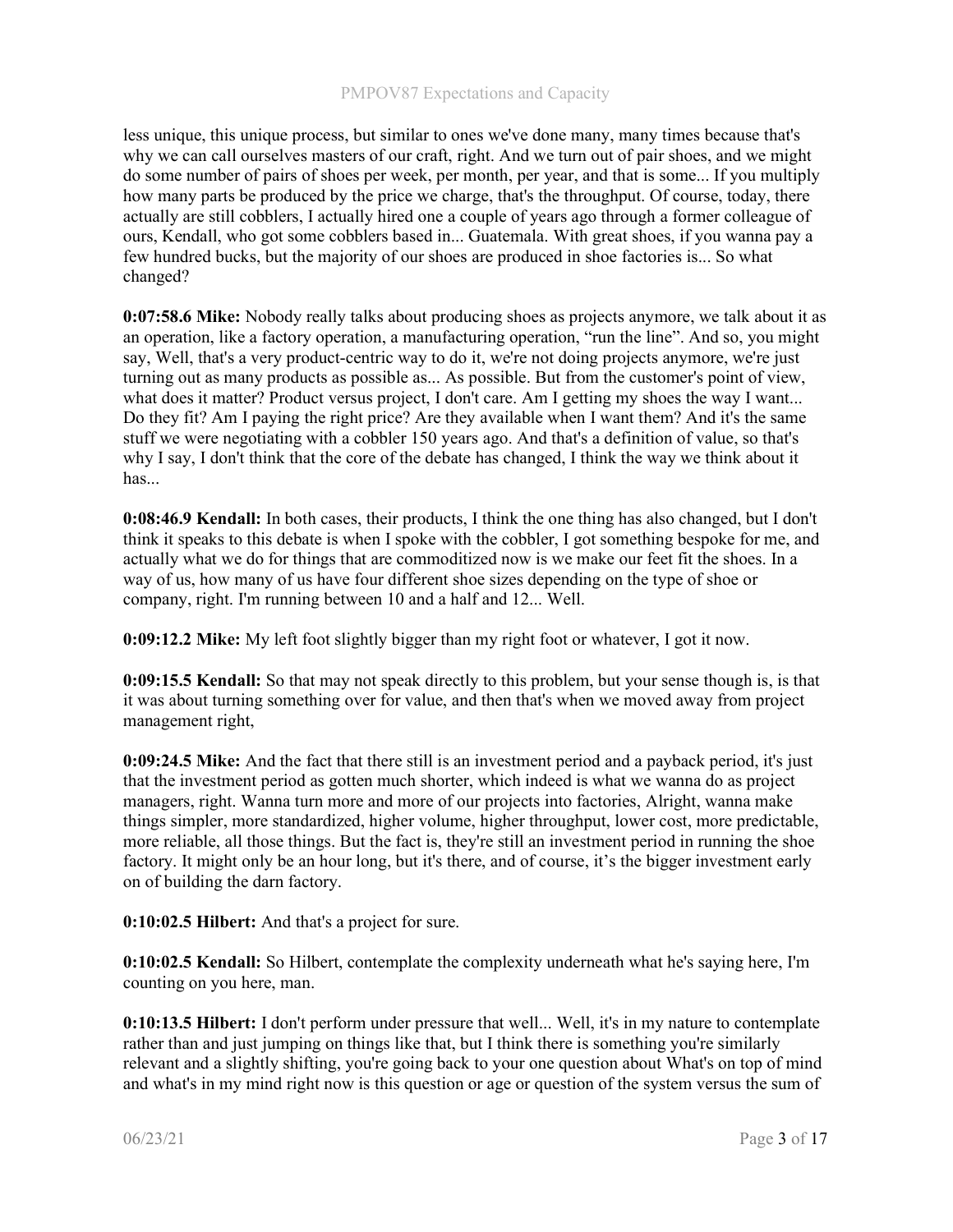the parts. Many of us can repeat the phrase, what distinguishes the system from just components is that when the components are arranged and operating in a certain specified way, we can sometimes get out of it more than we have any reason to expect from just adding up the parts. The benefits of the parts. But I just have been reflecting recently on the fact that that's only true in a narrower circumstances when the system is being government by people working in what they're doing, when there are some intentionality and maturity, if you will, around managing systems. And the people who are doing it, understand that this is sometimes 180 degrees opposite to what you do when you're just adding up, stacking up parts on top of each other to get something.

0:11:44.6 Hilbert: My favorite example being, I can already take all the parts required to build a fancy car and have them in my garage, but I still don't have a car. Even though all the parts are there, this system is really very different from a collection of parts, and in a company that is built to deliver products to a supply chain, you have a system of systems, and if you don't know how to operate systems then you sure don't know how to operate system of systems. And so, you're making the mistakes, we typically concept the states we make when we treat the parts as as important that are even more important of the system, we're making that mistake at a higher level, and we treat sub-systems as if the large system they operate in is irrelevant. And that is destroying a lot of the decision-making power.

0:12:50.6 Kendall: I find that to be so true. This is some optimization stuff that I've been thinking about for a few years, but don't have the math under to understand, but I actually ran across this with a client just this week, where in the course of now surfacing through stakeholder interviews, I'm discovering that we wanna process to solve this, the process isn't the problem, the process is what comes later in? Yes, yes. You need a process. So when I say you don't need a process, they're like two things One, yes, we do, 'cause we don't know what you do. And secondly, we're the client, so yes, we do. But what I mean to say is, the process has to be a process, it's one for decision making, and what's happening is they're sub-optimizing. Everyone's doing what they need out of the way it's done, 'cause remember if you didn't write a process down, you still have one it's just the one you didn't write down, right, and that comes from the culture as opposed to the managed design, you don't even get to start... Right, what I'm observing exactly what you said, what it becomes is a structural problem, and it's not willingness of people or even their goodness, or even that they have enough resources. In fact, the organizational response was, we need a process and we'll increase resources, and what they needed to do, it turns out they're missing a feedback loop, a decision criteria, which are all related, they have it, but it's locked in the structure, the people that have it can't share it, various reasons, what they need to do is figure out what they're actually aiming towards, good-old value finding, and an organizational change, and I don't mean to re-org, I mean organization of who gets to report what to whom, and how has that understood...

0:14:36.7 Kendall: If that would happen, the other part becomes very easy...

0:14:41.7 Hilbert: Yes, yes, yes, yes. And so, as a... For instance, kind of highlighted for someone trying to get something concrete as an example, think of an organization that's very mature in continuous process improvement and all the tools required to chase down problems, but they're not looking where the real problem is, they have ground-ruled out certain aspects of consideration as part of their study, but they have evidence that after trying, after shooting at the problem several different times in several different sizes of guns, they're not moving the needle.

0:15:19.5 Mike: So Hilbert, this sounds kind of like the lamp post analogy. Do you wanna share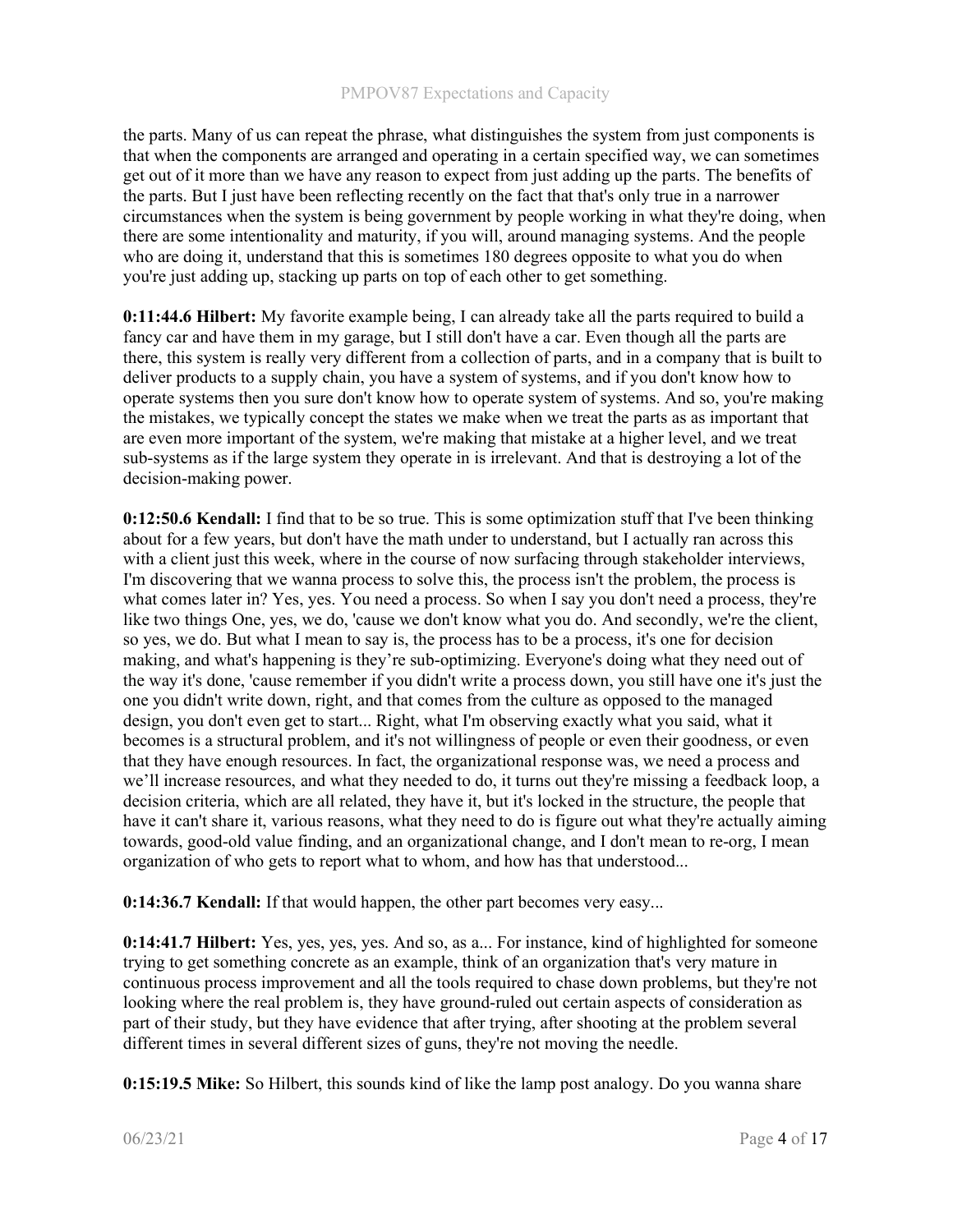### that one?

0:15:25.4 Hilbert: So here's a story, police man walks along and as is doing his beat and he finds this person looking suspicious, he decides to play along, and the person is on all fours scrolling around on the sidewalk and he says, Hey, what are you doing? I'm looking for my keys. Oh, okay, let me help you. And so you get down, as you can imagine, there's two people on all fours, at some point the police man pauses and goes, Well, you're sure this is where you dropped your keys? And the person said, No, I dropped them over there, and the police, you can imagine drama, scratching his head trying to figure this out. So, you dropped them over there and you're looking for them here, and now I'm looking for them here with you, help me what's wrong is picture? Over here where we're looking, we have a lampposts, so we can only look where we have light, it's irrelevant where the problem actually is, if there's no light over there, I'm not going over there to go look for a solution. At this point, if you don't get a joke, I can't help you.

0:16:39.4 Kendall: No, but you know what, something you get on there is, if we use the word life here, the concept of what we measure, so we talk about people perform a measure and whatever you measure, and this I think will respect what you're saying, or I see an application to what you were saying Mike. If we actually add project managers, whether they're talking in a product sense or not, which is a whole debate, we need to get in here, we need some product managers in here because I ran across it some other podcasting, I think, and it's an area that I might to more about, but if we don't have project managers owning or being part of the measurement of value, then it's a lovely conversation we're having, and at least someone's having it, but actually, I'll win back to the gold pin box, right? Instead of talking Gantt only, we need to be talking about their measures of return, and Mike, you and I hit this years ago where I was really pushing back on his thing, I just don't see it, and you said it's because we don't define where the end of the project is correctly, if you extend the end of the project through the payback period, I become a product manager that I agree there.

0:17:39.7 Kendall: Suddenly, it shifts everything and we could start learning the tools we needed to actually say, what am I responsible for, what do I actually get to measure, 'cause what's happening is the Project Managers lamp post doesn't include the ROI.

0:17:51.7 Mike: But it certainly doesn't... And in fact, it does go back to definitions, I pulled it up... Go for it, go for... I think I know this by heart by now, but I pulled it up a thousand times.

0:18:02.4 Kendall: Everybody can wish they were on this call with us.

0:18:07.0 Mike: Definition by PMI and other leading traditional project management organizations says a project is a temporary endeavor undertaken to create a unique product service or result. And so if I think back to my shoe cobbler example, that's probably that fits really well from 150 years ago, maybe, but nowhere in there did it say anything about customer value, or what would happen to customer value if we could double the number of shoes we produce, with the same cobbler or the same resource set, and so I think they really missed it by defining it as this temporary thing that just does something unique and not like an ongoing system that produces valuable results that has to show a return on investment far greater than the investment, it's not enough to be unique and that's to be valuable.

0:19:02.1 Mike: And it's not temporary, 'cause it's true that you might have only built one house in your life and the project ended and then you never build another one, but... Come on, most of us in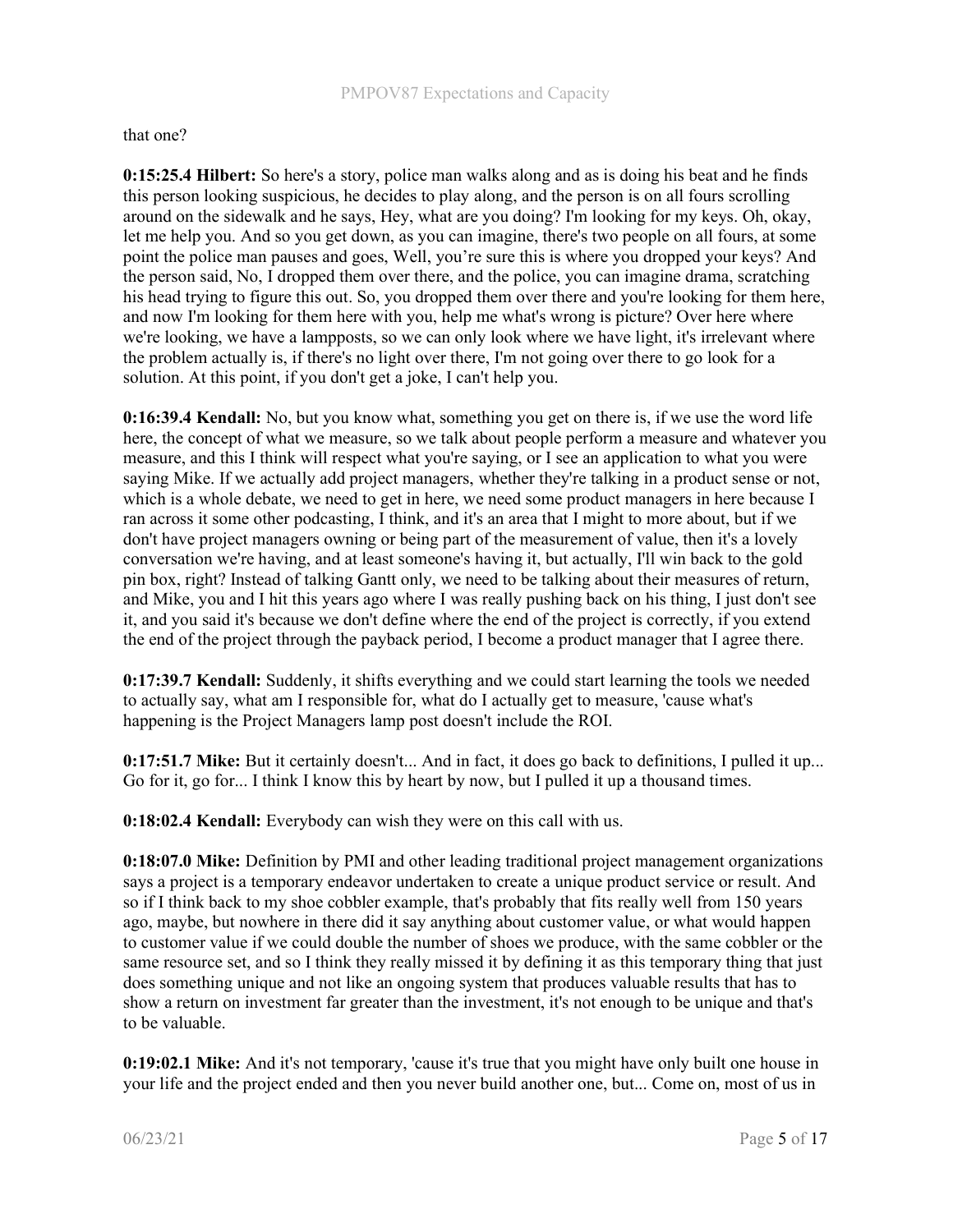the professional world, just like the shoe cobbler, this is our craft, we're mastering a craft, this is our trade, we're gonna do it over and over, we're gonna face unique circumstances, of course, as part of what makes it fun and challenging, but the cadence of value delivery is nowhere in that definition, right.

0:19:31.6 Hilbert: And that's a systems perspective as opposed to looking at a project in isolation.

0:19:39.6 Mike: That's right. And so now let me take you to the definition of a PMO, because the PMO is there to help the system run well, right.

0:19:46.2 Kendall: Oh boy, we're just gonna compound this problem, aren't we?

0:19:52.2 Mike: Right, that was sort of my little giving you enough rope to hang yourself with a definition of a PMO, the management structure, that standardize the project-related governance processes and facilitates the sharing of resources, methodologies, tools and techniques. So lots of emphasis, by the way, sharing sounds nice, but what they really mean is templates, and templates that we use governance to enforce standardization, as if that were the holy grail, that if only we can get to something standard and we're sharing the same sorts of things, then goodness will inevitably result... I don't know how inevitable that is, I think it's probably more inevitable that we're gonna get a bunch of car parts in the garage and not a c.ar

0:20:39.3 Kendall: But we're gonna know where they are now? They're gonna be able to weight them, and all of a sudden I'm battling this whole lean thing because I started to practice and learning on that, and it was like, Well, lens not the problem is six sigma more. I have all this wonderful data. Yeah, right, you can now yell at someone about it, there's not enough parts in one place versus another place.

0:21:04.8 Mike: I can tell you indeed to all the things that are wrong with our current process.

0:21:11.3 Kendall: Okay, so I think we may have killed that for the moment, but I think we may have to come back to that project management versus product management and why that's not really a... Versus possibly it's been set up that way, although there is a difference of view on the cadence of value and how Agile, helpful that it is, may have compounded that I will say on top of what you had mentioned, Mike, when I was talking to a government person recently in IT, who is retired, I said, What was your biggest pain? Doing contracting as he finally arrived at, you're 15, you had all this stuff going on, and he said, The problem is we learned a lot in project management and we were getting better, but now my contractors come in with their Agile methodology and nothing ever closes... They're constantly telling me, Well, here's this thing. We're like, Yeah, you're on track. Yeah, yeah, that's a good thing. But then I don't actually have a thing and then they go, We're gonna eat in a series of sprints, and it's really good for contractors because as they say in consulting, if you can't solve the problem, there's good money to be made in extending it, and this is kind of what's happening, and I don't think it's by intent, I don't think this is malicious, it's like there's this outcome of us not actually paying attention to the methodologies we thought we learned, I mean, that's kind of what I'm hearing in summary here.

0:22:30.9 Hilbert: So I just got an image in my mind about, Oh, we have short attention span today or children, let's just say our children, not us.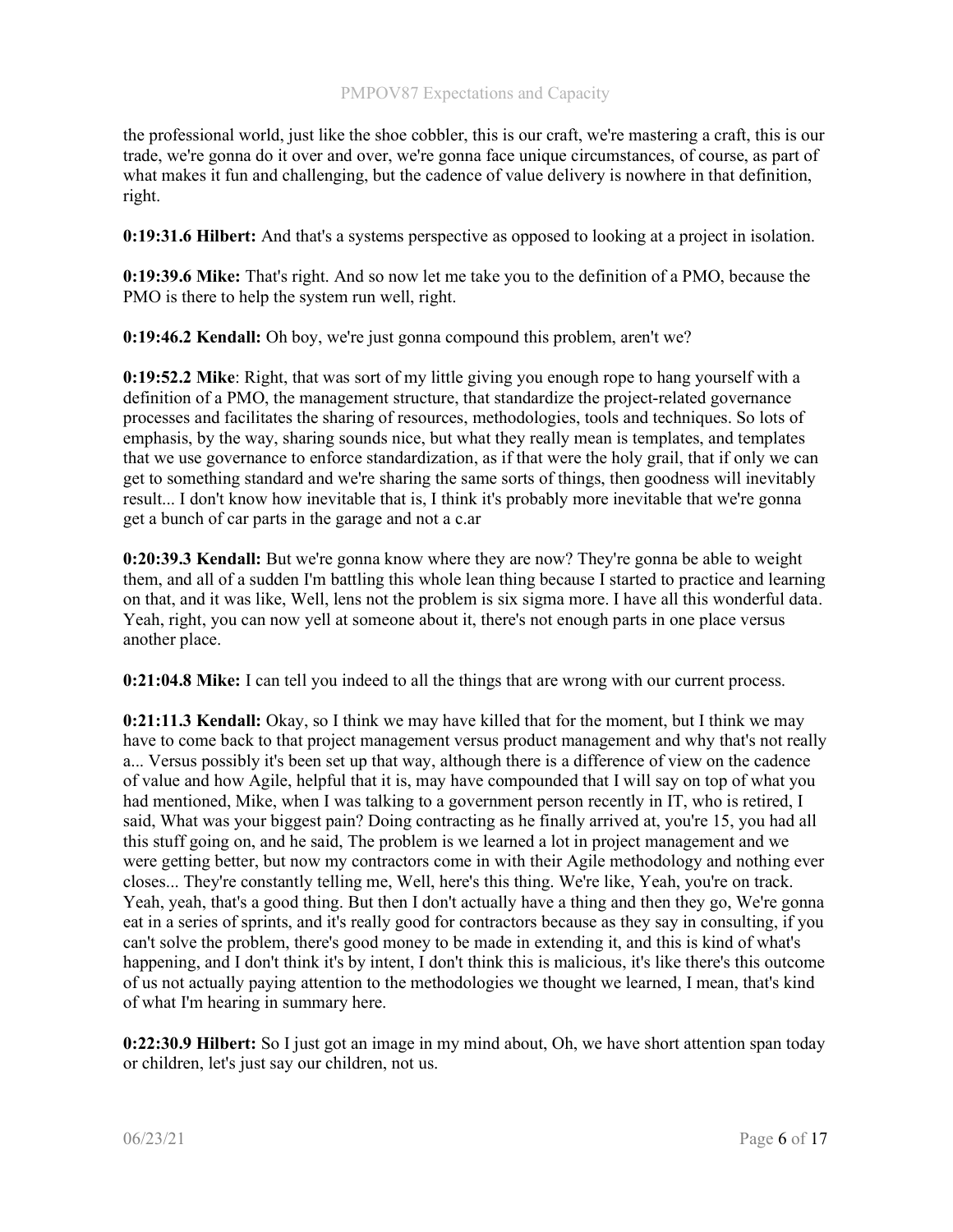0:22:40.9 Kendall: Let's see how many people listen to the whole podcast for a full hour.

# 0:22:42.9 Mike: Squirrel!!

0:22:49.9 Hilbert: So I see where there is the fact that we can deliver that hit really quickly in short bites, have redefined our calls, all we need to do is deliver that hit and consider our job done, and so I kinda see where Agile is, have the potential of falling into that trap to say, I'm done, I ship something today and that's all that matters, and you'll lose the larger perspective now, just because we know how to get a hit, this technology working for you.

0:23:19.9 Mike: Along with the dopamine hit that I get from delivering that little thing, now I get addicted to the next dopamine hit.

0:23:26.0 Hilbert: Right. So as long as that's being satisfied, I can go home being happy at the end up every day 'cause I ship something.

0:23:32.9 Kendall: But let me challenge this on the second with Agile, I'm not an expert in it, but just having experienced some of it and learned about it. It seems to me, when you talked about the value cadence and the idea of value wasn't maybe... Okay, hold it, I may be mixing this up specifically with the Scrum technique, but isn't one of the goals to get a customer in the room regularly, and that should be the voice of customer, meaning voice of value. At a minimum, if we've disaggregated some part... Right, disaggregated the labor, different experts working in a team, learning to share very quickly and their stand-ups and move on and have these component pieces they're building wasn't the idea that we were connected directly to the customer, supposed to mitigate this value question right? Or am I overstating?

0:24:22.1 Mike: Absolutely, but nowhere in the Scrum guide does it say, Here's when that voice, which is usually channeled through the product owner, right. Here's when they know it's time to say, Oh, let's go do something higher value.

0:24:38.7 Hilbert: Many product owners aren't equipped with the decision-making acumen, I guess is a better word in there for it. They're sitting in that chair as a part of owner, but they don't have the perspective, the real perspective of value to bring to the table, they're more wanting to be part of the team than to be that real stickler for holding out for value and being able to say, I've gotten as much juice for the amount of squeeze I'm doing thank you very much.

0:25:20.7 Kendall: Everything old is new again. You just really described the idea of regulatory capture, I mean, this is an old political science concept, as soon as you have oversight, one of the things you wanna do is integrate them to improve outcomes, but the problem is when you integrate them to improve outcomes, you lose that point of view.

0:25:39.4 Mike: I think we saw some of that actually with the FAA and Boeing... Oh, absolutely, absolutely.

0:25:45.7 Kendall: That way, sorry, is to extend the... No, no, no, that's a great topic, so I think we're gonna have to come back to that one at some point, and I wish this was a call-in show 'cause I'd love to see everything lining up with people going... The age least is getting all excited and the PM people saying No, but I believe in value and the product managers saying, You all work for me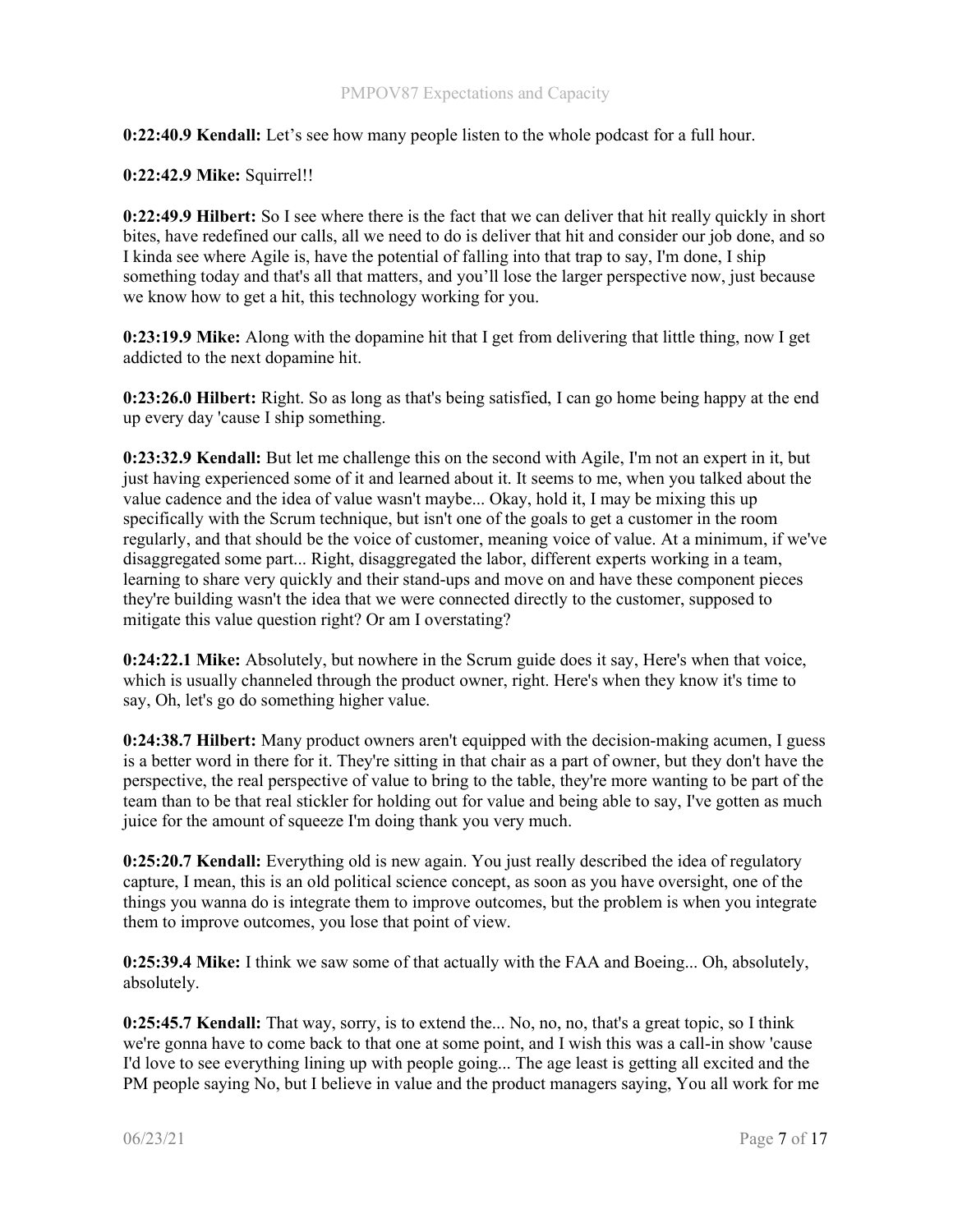anyway, so why are you talking... So I was shocked in some earlier interviews I had done where I wanted to talk to executives about project management, and a solid third of them took that and made him program management in their head, they were thinking Program Management, and a solid third of them responded orally, literally, to using the words product management, they see product management as road driver, and if I could get them to tease it apart, they're like, Oh yeah, PMs work for product managers, they do all the little component parts, the product manager is the one that's driving. And there's a reason, if you're a firm selling a thing, the product is the thing that's actually the value piece, literally, that's the thing they sell, and so the executive is writing, where is my new product? Not, "where are we in your activities on the core level?"

0:26:54.8 Mike: And take that example on step further, there's no such thing as a company that makes products that can ignore all of the stuff that has to happen, I would call them projects, to make that product to release go well, the work stream that actually delivers the product, it might be a single project or it might be a program, but certainly the marketing is another project where the marketing campaign, certainly whatever we're doing to coordinate with our distribution partners and supply chain and all that, that's gotta be another work stream, at least if you don't wanna call it a project and all these things have to be synchronized in a way that we actually get the darn thing to market and make money on it, right in the time frame we need. So that coordination, the synchronization, that goes beyond the single product you're selling, it's all through the work that has to happen too, right? And that's where the traditional PM thinking offers at least one advantage in my mind, which is when we do the work breakdown structure, whether you believe in WBSs or not, whatever method you use to look at the work at hand, to understand the work at hand, and make sure, there's people doing, lined up, to do the work at hand in the right sequence and all that, all of that might show up on a work breakdown structure as additional product that the project team has to deliver, it's not the product we're selling, but it might be... Maintenance manuals for the people to have to maintain the product or information the marketing guys need if they really wanna do a good marketing campaign, then maybe even coordinating with regulators and all that sort of stuff. Right, right, right.

0:28:44.4 Hilbert: Right. Yeah, the debate is not unlike the one that we also suffer through over the years regarding functional alignment versus platform product line, and it is, we get caught in a conflict as to where... What is permanent and what's temporary in the definition of the organization. Without a good way of resolving the conflict, we bully ourselves into one or the other, or we're left stuck with the compromise and unsatisfying compromises one in one camp one in the other.

0:29:27.4 Kendall: Part of the confusion may reside in the fact that the temporary is also cyclical or repeated. Repeatable, temporary things look like something continuous. Is it a wave or a particle, have we just gotten there? But I don't think we have a lot to offer and went on that thought right now, let me think a shift of gears for a second and go back to the topic he wanted to put up... We asked for a topic and we had some lived experiences that we were all trying to share around this, and I wanted to bring into our topic that Hilbert brought forward as expectations, orexpectations to capability and had to do a lot with timing and... Interestingly, it was around the... As I understood it, some questions around basically being able to discern value and define value before you get there, then what happens when things don't go that way... Right, so Hilbert get to sit on the golden throne of pontification. Lay out the problem for us is you've understood things to be happening and how others might see something similar.

0:30:33.4 Hilbert: Well, it is sort of from time to time, I... I remember early on when I was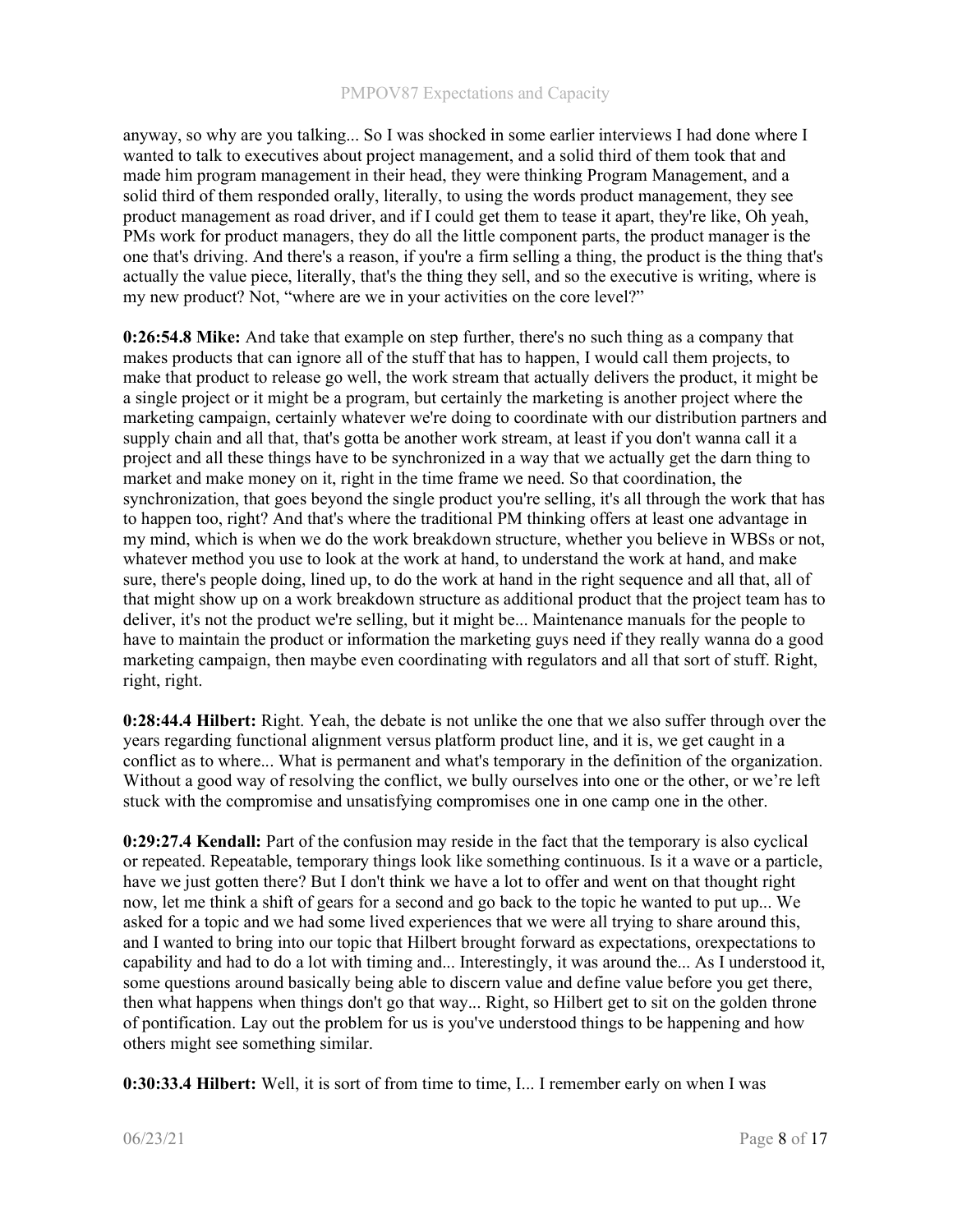learning to do large-scale program management and building models to represent the effort required deliver a large vehicle, for instance, think in the terms of the order of... 100 or hundreds, if not thousands of engineers. And where commitments have to be made across the supply chain, and the status quo as I entered into the situation was one where these commitments were made somewhat blindly as in, not with respect to the capability to meet them, and then using some things I had learned in production built a model that, to me, Give us the ability to look at what it would take to deliver to those commitments in terms of resources, and was able to show a chart that said, If we're gonna hit these commitment dates, then this is what the resource profile would need to look like in the time period between now and on those dates. And those dates show up on the calendar, and I was... According to the model, there was no way to get there from here. Now, when I presented that information, what I was told by the people I was presenting it to they looked at me like I had six eyes or something, they're like, Is that what you're excited about? We actually know that this is what the picture looks like, we didn't have it quantified, but we know where it was gonna end up, where you're gonna take more people to make those commitments that we currently have, and so those commitments are not worth the paper they're on, but this is a major commitment that a big company had made, and none of the executives would even be willing to abide this conversation that was being had by people were supposed to know, it's an hour say, so that they have any basis at all to make these promises, and now we had information that told us that thoss promises are not worth the paper they're written on, but there's no way to get this information to those executives, ARB, if those intimate should be a quote to these executives... No, it would not be action appropriately, you'll be told to go back and come back with a picture that actually makes me sleep well at night.

0:33:23.1 Mike: Tells me what I wanna hear.

0:33:27.0 Hilbert: Right, and this happened so much, so much it's... Sometimes it's even told you as we can keep two set of books underlying that is, if everything doesn't close, show me something that closes, but manage well, so there's always an informal system, even if it's illegal to write it down, there's always an informal system running in the background where people are actually trying to make that magic happen.

0:34:05.0 Kendall: So what's your grip? There're back to estimations were talking about before, is it the understanding of what's expected is wrong, is it the inability to communicate it? So this is an organizational problem. Back to my question on structure, or are you seeing there something fundamental to how we're... Back to the value question, how... What we plan is not what happens and is it just we can't communicate it well, or is it... It can't be done?

0:34.37.0 Hilbert: I'm not sure, but let me try this for an answer, I think there's a problem with the expectation that I'm gonna call out some number and I'm gonna hit it. And that any deviation from that is a direct measure of how good I am, are all honest I am, or how deserving of my next bonus I am.

0:35:00.5 Kendall: It's back to our estimations that we talked about last month then...

0:35:06.5 Hilbert: Yeah, but even more fundamentally, the estimation is assuming that you're supposed to be expected, you're supposed to be able to hit that number... Okay, that's the problem. And so all that goes in to try and hit that number is about the behavior around that, but more fundamentally, it should be easy agree among each other that we can get in the neighborhood of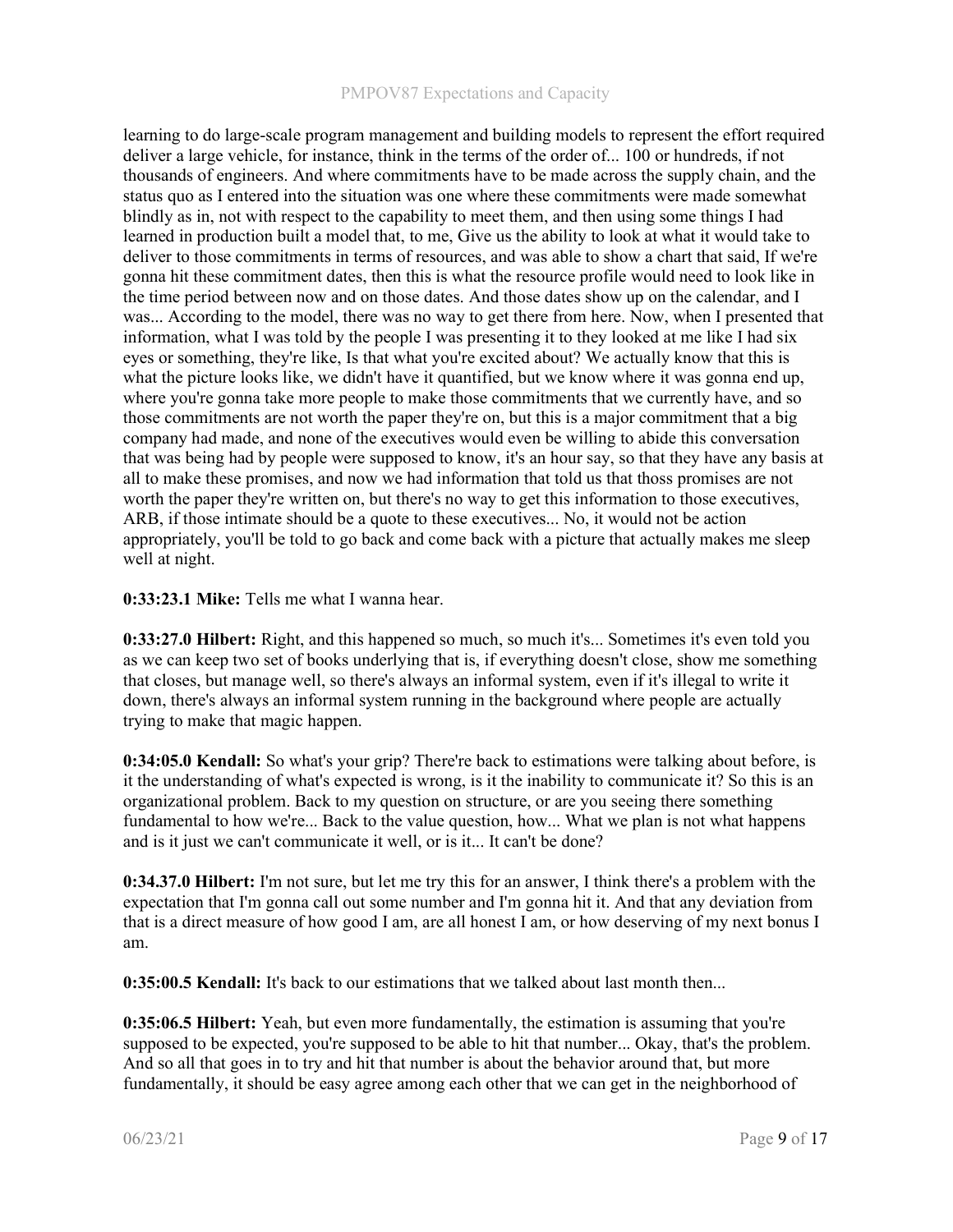some estimation plus or minus, but I'll tell you where it's plus or minus when I get there. Right, and if real magic is, if I happen to literally land on the number, that's what we should be like, "Oh my goodness, look unicorn,"because that's a complete accident, that doesn't have anything with being good.

0:35:58.0 Mike: What I hear with all this Hilbert is because a big part of the traditional PM discipline comes from engineering. And engineers are taught that if you want the whole system to work well, you have to get quite precise with all the individual piece parts

0:36:18.4 Hilbert: That you can solve total variance by summation of all variances...

0:36:24.4 Kendall: The system is made up of all the parts, right.

0:36:26.4 Mike: I Can't have any one of these parts fit kind of to the other parts, more or less, sometimes within some large tolerance, I have to get it within a very tight tolerance in order for the whole system to work properly. So, I think we fool ourselves somewhere along the way, and to believe in that that would apply to projects too, as if we really did have a crystal ball that could predict the future, exactly. How all this variation would play out...

# 0:36:54.4 Hilbert: Budgets.

# 0:36:55.4 Mike: Sure.

0:36:54.3 Hilbert: I mean, even more fundamentally, you're not allowed to miss a budget, even if it's running under... We can't abide the idea that we didn't land on the number... Let me tell you, how stupid is that?

0:37:04.3 Kendall: It's an ISO requirement. One of the weirdest things because we do the threshold... The ranges, right? Yeah, if you were to continually run your projects at 8% under budget, but you've set your metric of goodness and a 5% variance, you are constantly... You could fail an iso-criteria, you're not really good at projecting because you're busy getting better.

0:37:31.7 Mike: Well, and let me give a very real example of this with an Agile Scrum organization I've had as a client, they had a really fantastic guy as one of their lead enterprise Agile coaches, brilliant guy, he really knows his history, history of management science, not just history of what happened with whatever war. And he actually is a visual designer as well, so he was always very compelling slide-smithing that he can do, and he talked about this whole thing with velocity and what the best ways are to measure velocity and help a team get to a point of predictable velocities so that we actually can deliver on commitments and make commitments smartly based on the team's genuine cadence of working at a sustainable pace and collaborating well, and all that good stuff. And the rule of thumb, he said... And again, in this guy's thraw, I just think he's brilliant, but then all of a sudden, he said something that kind of made me do a double take like, Wow, wait a sec, he said, You know, we're not yet at a stable velocity until we're plus or minus whatever percent plus percent variation on some target velocity, the stable velocity...

0:38:59.7 Mike: Yeah, and that's what drives predictability, so let's just get to some sort of stability, and I had a team that I was coaching in the same organization that had achieved a 30% speed improvement after the second sprint, another 30% speed improvement after the third... And maybe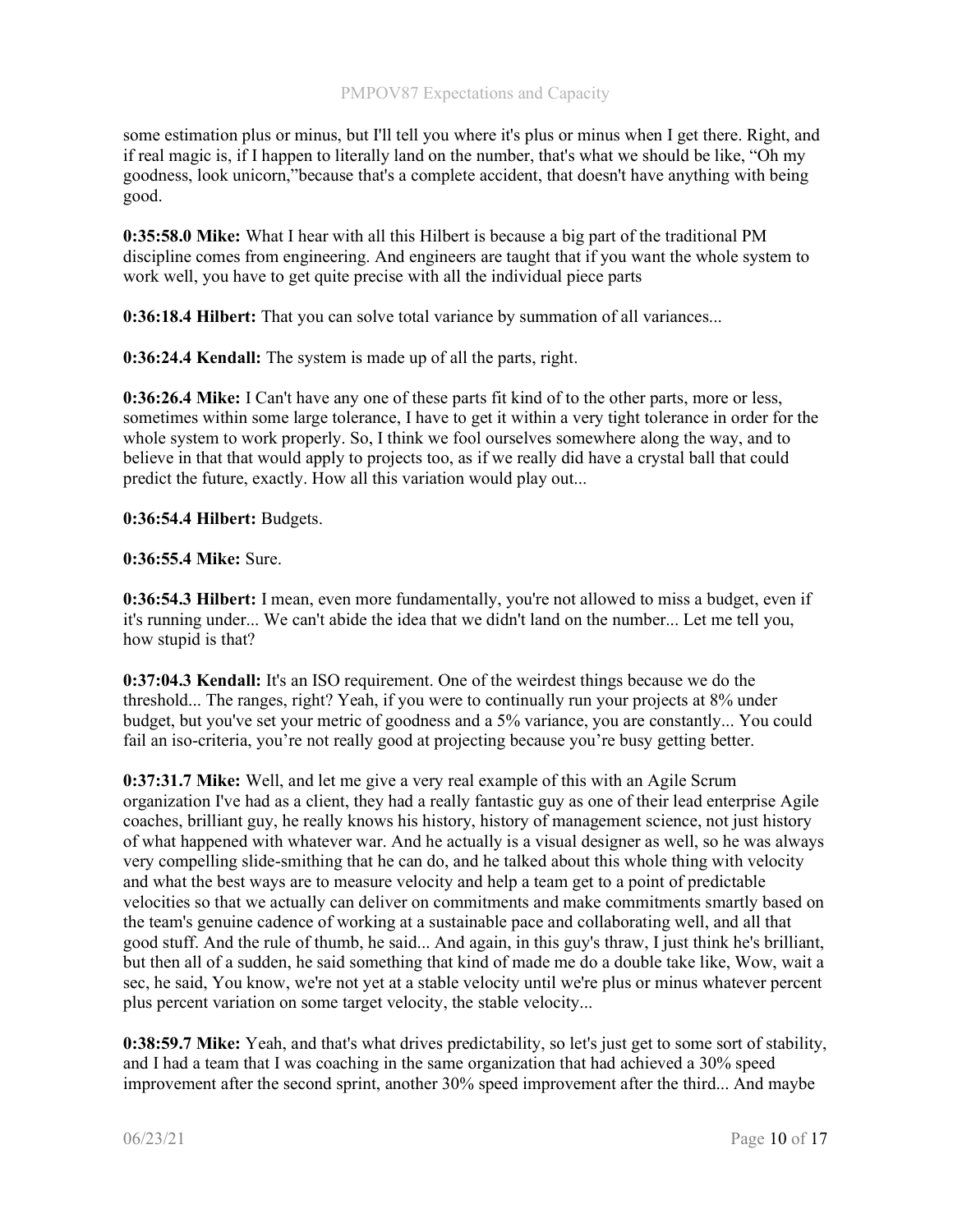another 15% or so after the fourth.

0:39:19.3 Hilbert: We need to fire you or Mike, we're not approaching stability here, this is a problem.

0:39:24.5 Mike: And actually, it wasn't even the first print 'cause they'd already been a mature team going on for a little while, so I probably showed up around sprint 15 or 12 or something, so it was sprint 13 that got faster in 14 and so on. And of course, this is well after their initial velocity had been established and these plus or minus thresholds set in, and so of course, we violated the heck out of it by going faster, and the team all felt like the way in which we got there was sustainable and based on sound flow principles and good focus and good full-kidding and all this other stuff that they've always done pretty well, but they just got better, and so they were targeted as... They must have done something wrong, they must have sand-bagged all the original estimates that must have been coasting or pacing themselves, they never really went with a sense of urgency with the initial velocity measures.

## 0:40:17.9 Hilbert: For the first 12 sprints…

0:40:23.9 Mike: So the finger wagging began, and I was just sort of like, Well, what's wrong at this picture, stakeholders are thrilled, the customers are thrilled, the team, thrilled, it's sustainable. We proved out after the ensuing a couple of months with the sprint indeed, that higher velocity, which by then had almost doubled, and so... Staying about that higher level. And then so in my mind, the question should have been, how might the rest of us emulate what those guys are doing...

# 0:40:47.9 Hilbert: Yeah, yeah, Quick Stop

0:40:51.9 Kendall: …Mentioning the wrong thing, and the weird thing is physics and math, are you give us some answer here, so you can measure the thing... Or you can measure the speed of the thing. Right, I think that's like the first derivative in fact... But then there's another thing which is, what is the rate of change? But what is the rate of change? Of the rate of change. Right, acceleration. But now the next thing is, if we give this to a Six Sigma type of person, they're gonna wanna now establish a common rate of rate of change, and that'll be a messy thing, 'cause of course, the control chart… Right, but let me say this guys, so all of us have been on experienced weird scenarios internally and also with clients and also getting to observe other organizations. How would you tell them to get out of that? You do want metrics to understand things, we push towards structured control and repeatability when we can... There's some limits to that. And we talked about this in other podcasts. But measurement is good. So what do we do? Or in a complex organization that has people working hard, has multiple pieces, has systems of systems, has people measuring it, and we don't wanna keep guessing the next new measure that they're gonna screw up for us, so you ask the right question, How might we... But how can we have our listeners think about what they could do to break that system, or what can they do locally?

0:42:07.4 Mike: If you have a hard time coming up with a way to really measure what your cadence of value delivery is, X dollars of value or of impact or however you measure the mission of your organization, right? Per week, per month, per quarter, per year, then get one, and if it's too hard because the value is so fuzzy and we don't have any reliable on whether the value in May was really more than the value we got in April, but both looked pretty good. Well, then use a surrogate that's easy to measure, like the through-put of completions of projects or product development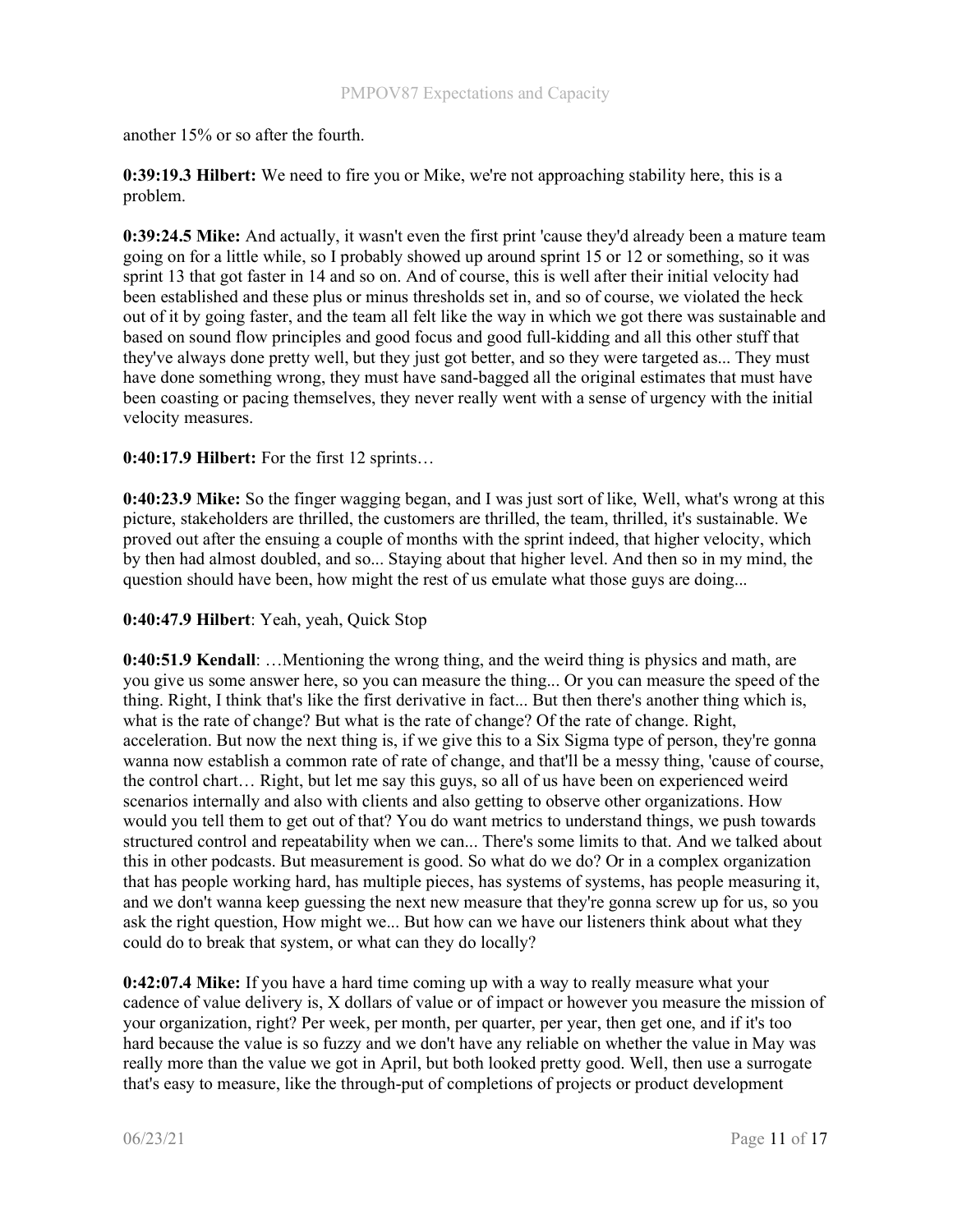efforts or releases or whatever it is that you know has value attached to it, so even if this release this month is twice as valuable as the same... A single release that the same team produced last month, even if we can't measure the fact that we just double the value on average over time, these releases are all gonna have some kind of good measure of value and the more of them have got done per quarter, per year, compared to last year or whatever, then the more value we're delivering probably.

0:43:19.1 Hilbert: It's a reasonable hypothesis.

0:43:20.1 Kendall: And so our project managers to say, I'm gonna propose we count something different, or Here's how I am counting my projects or my portfolio, but how does a project manager address this? I feel like you're victimized by all these systems.

0:43:33.8 Mike: They are, right, and that's the support. And it's any middle manager that could be victimized by these sort of systems, but the bottom line is somebody has to be influenced, think of it differently in terms of, you know what, right now, we measure utilization of our resources under the assumption that the more highly utilized our resources are the more goodness and value we're getting, and I think that's an even more tenuous relationship that I... Outcome, yeah, input to outcome. And so why not say, Let's just get rid of the utilization measures all together and instead replace it with measuring how many minimum viable products we complete per year, you change that one measure, then actually make it meaningful. It's the thing executive to ask about in the status meetings, and if you wanna tie a bonus to it... Okay, that... Maybe that's even better, I don't know. But if that suddenly becomes the thing that we're talking about and not, Hey, are people busy enough? A whole... A lot of goodness can happen.

0:44:43.2 Kendall: That was our cartoon, that I had showed for you guys last month, which was... We said we needed four people, and then four people landed the project right on time and to which the oversight says, Oh, then we over-staffed you, right, you got your projection this month's comic is also interesting and speaks right to this... I'm gonna show this to you guys if I can. Here real quick, I'll give you a chance to see this. So for our listeners, a cartoon off of LinkedIn on project management.

0:45:11.4 Kendall: One of those hilarious fields of study, but can you guys see that there... The manager says to the PM, I have a problem, or the PM says, I have a problem. My cost analysis came out to \$100,000... Exactly, and they're like, They won't believe you. I change it to \$102,378 before submitting because nothing is viewed with more suspicion than large round numbers, because it looks like you're lying, doesn't it, when it comes out perfectly like that. So how many times we had to do that? You know what the bill rate is, it's 87 dollars and 32 cents, you gotta get a prime number is even better, so 17, 'cause there's no way you could have calculated it,

0:45:55.4 Hilbert: So do you know what this is a symptom of... Or do you have an opinion about what this is the reflecting...

0:46:02.4 Kendall: Well, I think that has to do with how we see numbers, so when people are making estimates, we use round numbers when you make estimates, and so any precision that looks like something I use as an estimate, I'm assuming you're now estimating, if you are now telling me you did that through analysis, now I seem to lying.

0:46:18.6 Kendall: Right.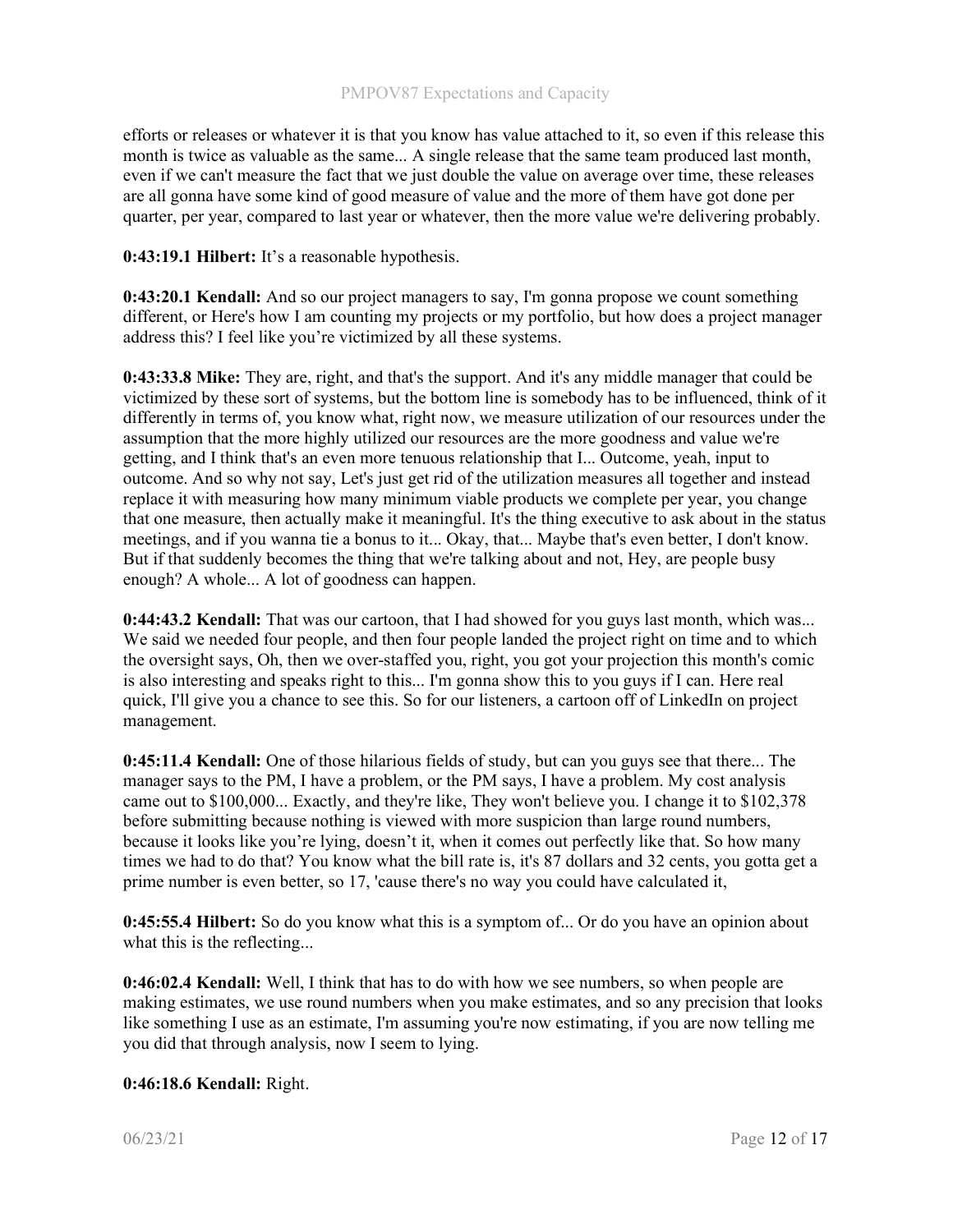0:46:19.9 Mike: Or you're a bad analyst or both.

0:46:21.9 Hilbert: Right, right. So didn't do the work. Should we be measuring down to the penny like the example showed?

0:46:33.9 Kendall: You know why? Because the accounting team is the systems group that says, "If you can take all your variation down to the smallest level, the sum of all the pennies is meaningful..." If I allow rounding everywhere. I just got variation piling on top of everything,

0:46:55.9 Hilbert: So now is what's the tail and what's the dog? Yeah, the story, why should operations contorting itself to give your answers in pennies knowing it's completely meaningless. While, there's other work that could be doing, if they could do in one tenth the effort, give you an estimate and then go off and go actually beat that estimate,

0:47:17.9 Kendall: And we put resources into measuring this, tracking it, validating it, and the fun stuff for larger organizations, I've experienced, including volunteer organizations in the PMI world is reporting on it. We end up talking about all the data that doesn't matter, that gets reconfigured, and we're back to our earlier conversation where you can't tell the truth or it's hard to discern it anyway, because we're used to contorting the numbers, not the reality.

0:47:47.3 Hilbert: And we need to get that to a conversation where we are willing to be comfortable with knowing the things we do know for sure, and not being sure about the things that we have no business trying to be sure about.

0:47:56.3 Kendall: What should the PM, the executives, or ask the program manager who's demanding that from them or asking it of them heading in that direction, what do they be challenging?

0:48:06.4 Hilbert: "That number looks too precise to me, I think you're trying to fool me."

0:48:13.4 Kendall: Says to me in to the person casting the new numbers.

0:48:18.5 Hilbert: So I think executives need to ask different questions, telegraph that they're willing to hear actually what's going on. For example, a simple example is if you show me your monthly reports and everything is great, and the project many... The senior executives should say, Okay, show me the other version that's the truth... Because it can't be all green unless you mess with it enough to get me all greens 'cause you think that's what I'm looking for.

0:48:48.6 Mike: Or even on the rare circumstance that maybe everything actually is all green, okay, what's the biggest issue across this entire portfolio of greens that you want me as the executive to pay attention to, help out with, accelerate, improve or prevent if it's some bad issue lurking that might be.

0:49:09.0 Hilbert: Stop being so gullible to the easy answer. Stop doing the same thing as the kids do when they get hope on the quick feedback of social media.

0:49:22.2 Kendall: So, the problem is this, I think we get trained as managers to think about all the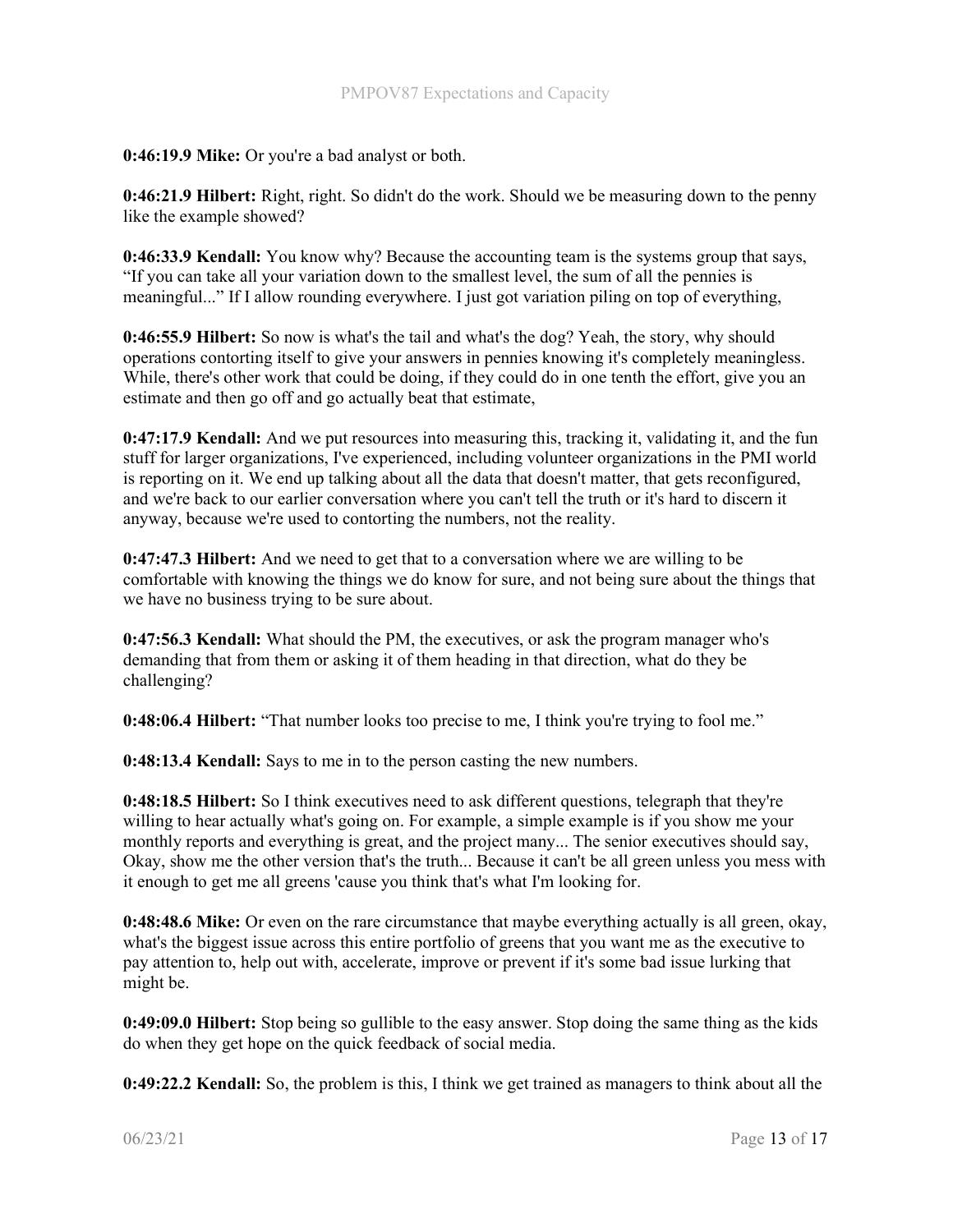systems that we need to learn to build the track and monitor, and I feel... But this is a supposition that the role of manager that way, or it certainly is an executive level manager is wrong, it's not to track and know that is to remove barriers and enable... Now that's the approach I like to believe in. But I think it's fundamental. We don't teach... My experience was that's not what was taught in management classes or in skills, it's about learning all the cool techniques of understanding better data, because good data gives good decisions, but we get trapped in the data line, and the fact that we even wanna know all of that so to me, the answer to my own question, guys, as if I were a PM and I see my agency and my group asking me that, it's something I challenge myself with with my own team, is this... What are you going to use that data for? Now, that sounds a little bit like sometimes you see defensiveness, like where my data is escaping, like fish into some other place, you're gonna hold me accountable. So I wanna change the question immediately, but that's really what we're asking, which is what decision does this drive... If I give this to you, and then I go in deeper, what decision are you trying to make? What can I give you or in using a Mike-ism, how might we come up with a good number that's meaningful to your decision-making needs?

0:50:44.3 Kendall: And the poor accounts are gonna cry because they're like, Yeah, but we have a whole industry over here tracking this stuff...

0:50:44.3 Hilbert: Yeah, don't care, it's not helping!

0:50:57.5 Kendall: Mike how would you have them do it? 'cause you're coming from a whole world we haven't really expected here on the podcast right now with your combination of how to improve flow, what is the question that project managers should be using to challenge their environment to get the right data out?

0:51:13.8 Mike: What we really value around here, what helps us thrive around here, what constitutes a genuine good year for this organization or a good quarter or good, whatever? And then let's use those things to give us a clear line of sight between those genuinely good objectives that might help us all thrive together, then what I'm actually doing today.

0:51:40.0 Kendall: You actually just jammed me up with that, I would say that that is a much harder question to answer than people think, what constitutes a good quarter? We hit our benchmark margin, we hit our revenue, those are two ones we can think about if you know those, but those are also meaningless in the abstract.

0:51:59.8 Mike: Meaningless in the sense that if we only care about the current quarter or the next quarter, because I might be off to my next job after that, who cares about the long-term then... Yeah, that's been a long time problem, I think, especially in publicly held companies where there's all this constant near-term pressure, but again, what I'm talking about is, what are the things we should be measuring now that help this organization thrive? And you can't just say, thrive only for this quarter. That doesn't make any sense. Right? So, I was trying to say that when we say thrive, we think over longer time horizons where we might all actually enjoy our time here for a bit before we look for our parachutes. Right? And then if I can tie that back to what I need to do today, this week, this month, this quarter. Then that makes it real for me.

0:52:53.0 Kendall: And that would be better to be setting people's expectations around when we open here with expectations to capability, the ability to deliver against them. I think having expectations about what we're really trying to achieve is really hard to do it from an executive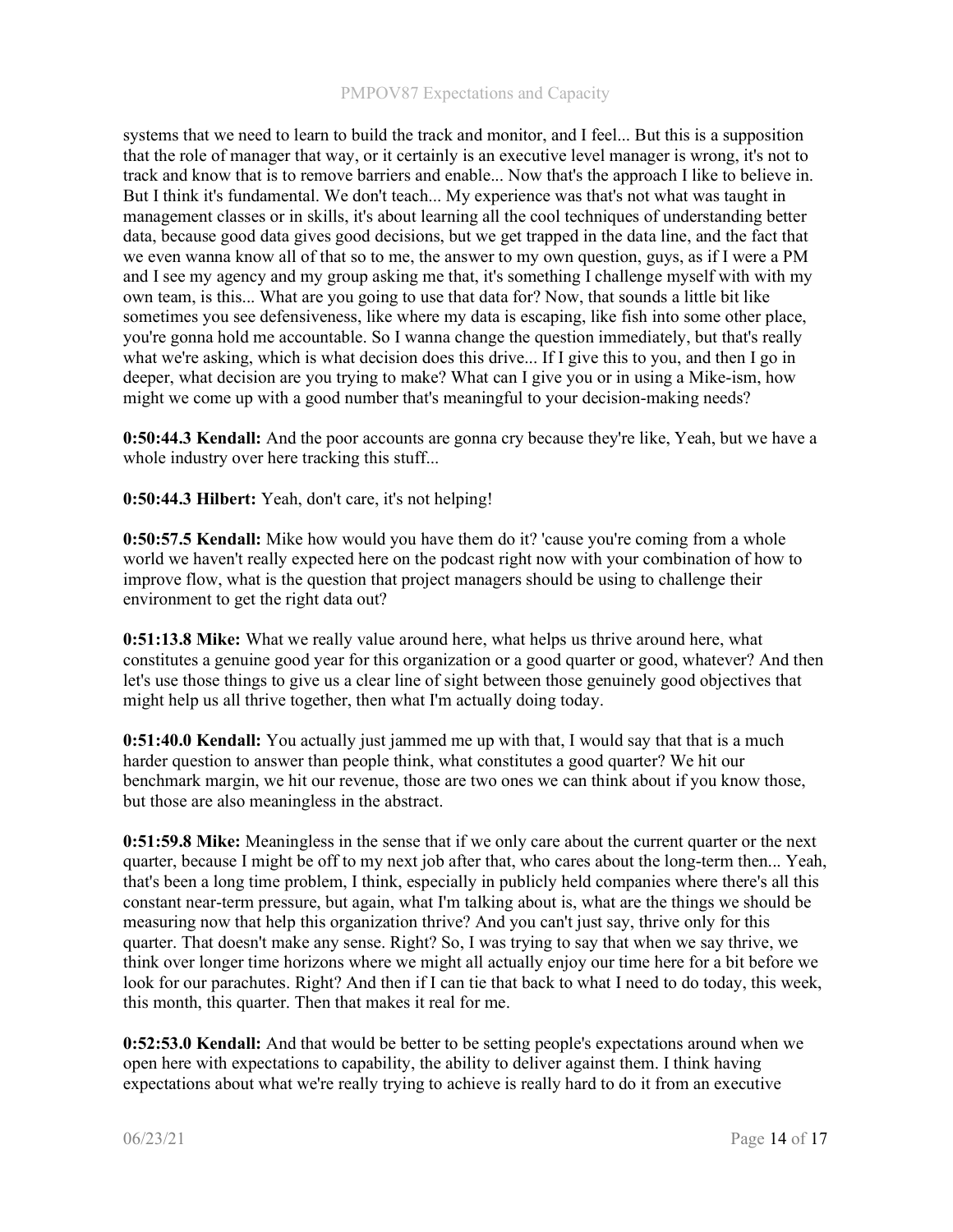perspective, I find that really hard to communicate because everyone's interpretation is different, the clarity of that, I find that hard. That's easy to say, and we get it, but I personally have found it hard to do...

0:53:24.7 Mike: Yeah, and that's why we're always talking about elevating the discourse here... Right. Yeah, we wanna make this valuable, so it's not just a feel-good exercise, but we're hopefully focusing on the right problems, some of which can be tricky to solve, and that's why we have Mr. Inherent simplicity Hilbert here. To show us how it might not be quite as complex as we think, or maybe it's hugely complex, but maybe there's this little thread throughout it that we can follow to simplify it. So anyway, I have an example that might help paint the issue you're that's giving you heartburn Kendall, and then talk about what actually, maybe he'll ask Hilbert where the inherent simplicity might lie in.

0:54:05.7 Mike: I think I know her, but I... I actually don't, I'm proceeding to the couch so that I can be topical, so this is not a game of Gotcha Hilbert. I generally want your insight.

0:54:18.6 Mike: So there's a large company, I wanna even say what industry it's in, 'cause I might give it away, and the... Let's say they're one, a publicly held company, a well-branded company known around the world, respected, often win awards, etcetera, and they began to drive one group, one very large group inside the organization to deliver more value, and so they had a bunch of initiatives, some of which I was helping with to really go after this cadence of value delivery, how do we measure it, how do we know when it's going up or down, what might we try differently to try and nudge it higher, and at the same time, they started doing that, they said "You know what, we have too many of these parallel issues, we've allowed too much, let's say, technical debt to grow, and so now we have to throw these overlaying initiatives to make sure those don't bite us down the road," and they didn't allocate any resources to those projects. That just said, we expect everyone to do their part, and it better be done by this time, next quarter or whatever, or there's gonna be hell to pay. And of this large organization, by the end of that quarter, three individuals had had heart attacks, and they ran the annual employee survey and it had ticked down for the second straight year.

0:55:50.0 Kendall: Did they get the output they wanted in the meantime, they ran the machine hot, did they get to the goal.

0:55:51.4 Mike: No, it required lots of rework because it wasn't given the proper... Prior to infocus, it was just, we need it. Do it. Sorry, this is work, it's not always supposed to be fun guys, and so right away, all the work they've done to stabilize their system and try and get it to deliver more value than through one wrench into the mix, and it disrupted everything so badly, it stressed the people... And it showed up in the Annual Employee Satisfaction Survey. And then what was the response? It was not, you know what, we made an obvious mistake there to send our system backwards, it was, well, now we better go solve the employee satisfaction problem... Right.

0:56:34.0 Mike: We separate set of ideas like maybe more treadmills in the employee gym and more food trucks out front, so the lunch lines aren't as long. And those are probably good ideas too, but come on, it was so obvious what the root cause was, and anyway, maybe I just... Maybe I just took you out of play on that Hilbert, 'cause I think I decided as I was talking What there, the inherent simplicity was.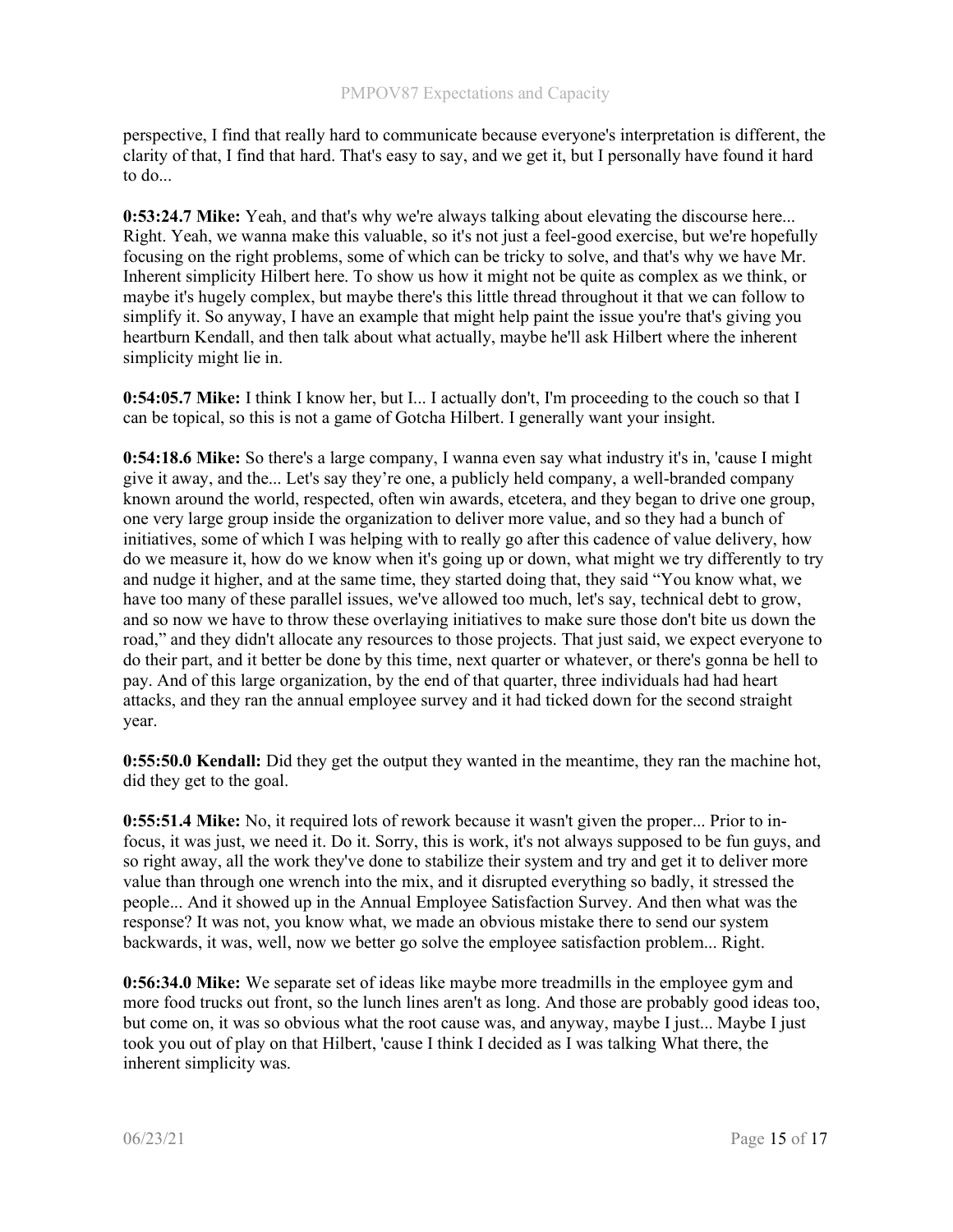0:57:04.0 Kendall: Name the simplicity Hilbert, name the simplicity. As an executive, what do I have to know when I'm starting to engage on this must need must do?

0:57:11.8 Hilbert: Well, I'm not sure if this is exactly it, but I might ask a couple of questions around, did... When those order were issued, was there some new leadership in the executive team or was there some... There's a layer of executive leadership that is immune from actually knowing what's going on in the organization and why things are working well they don't care, they don't wanna know, and so on, and so good things happen despite them, and so they're actually a risk you have to protect the organization from... Now, sometimes it's they know and they're on the and what... They get a promotion because things did so well, or whatever, they retired and then some new person is brought in and there is no due diligence done to protect the organization from onboarding some new execetuve under right to make edicts, but are allow the keys to the castle to do damaging things to their organization such as this... Now, I don't know if that's happened in the scenario a, but that's the kind of stuff because I've seen that so often, but I'm looking at first before I try to do any serious thinking about it.

0:58:28.9 Mike: So, you know, it's sad. In this particular case, it was a pretty stable leadership team that had been in place at least a couple of years, for the most part, minimal changes, and the only thing that had changed was that the stay had suffered some embarrassing snafus that made it into the public eye and harm to their reputation, so they allowed the public-facing snafus to nudge them back into their old behaviors of just barking orders and demanding results and not worrying about the impact on the people or on what you just destabilized in your value-delivery engine. Right, right.

0:59:10.5 Kendall: Well, I run a small organization in half for a while, and it's definitely small, but I'll share this with our audience, and I appreciate what you guys are coming from on that, I go out of my way, 'cause I think maybe some of my professionals are not sure what they can ask. Or know what to ask sometimes. But to me, I have gone out of my way to say, "This is important. Let's do this, how we're gonna do it, 'how might' we do the thing to develop something, and I say, and we are putting resources on this... I'm hiring someone to help me with this. I understand you will do less delivery here for this or that you get to de-prioritize whatever I ask you to do three weeks ago because of this..." I try it, and I think in my case, they may not know why I'm saying it, but I would invite listeners to ask the question, follow the money, is the question, is the operative theme here is the executive or is the leadership team putting money… does it cost them to make this decision because they are thinking it is valuable enough to do that, it is more valuable than what we are doing in our current mode, and something else won't happen, something will... We went and got more money, we borrowed money, we raised more money, whatever it is, and the question is, is did they make a legitimate decision as evidenced by a trade-off, have they put something into this... Otherwise, it sounds like a new cool idea, and it's just hope... It's really just a hopeful strategy at this point, and so I really said to her what you saw their Mike was that that people actually ran into that wall really, really hard to the point to the war damage to the organization on the employee side, whatever that was, for their culture, that are been their culture, but whatever it was, it was a change, but I would invite all of our PMs, all of the people that are employees, actually, everybody who's in a collegial environment or in a higher environment where these decisions are made, is there a resource behind it? It's sometimes time, money, more people, whatever that is, if that's not happening, I think you're set up for failure already.

1:01:16.3 Hilbert: Allow me to build on that, I don't tie back to earlier comments, so I wanna